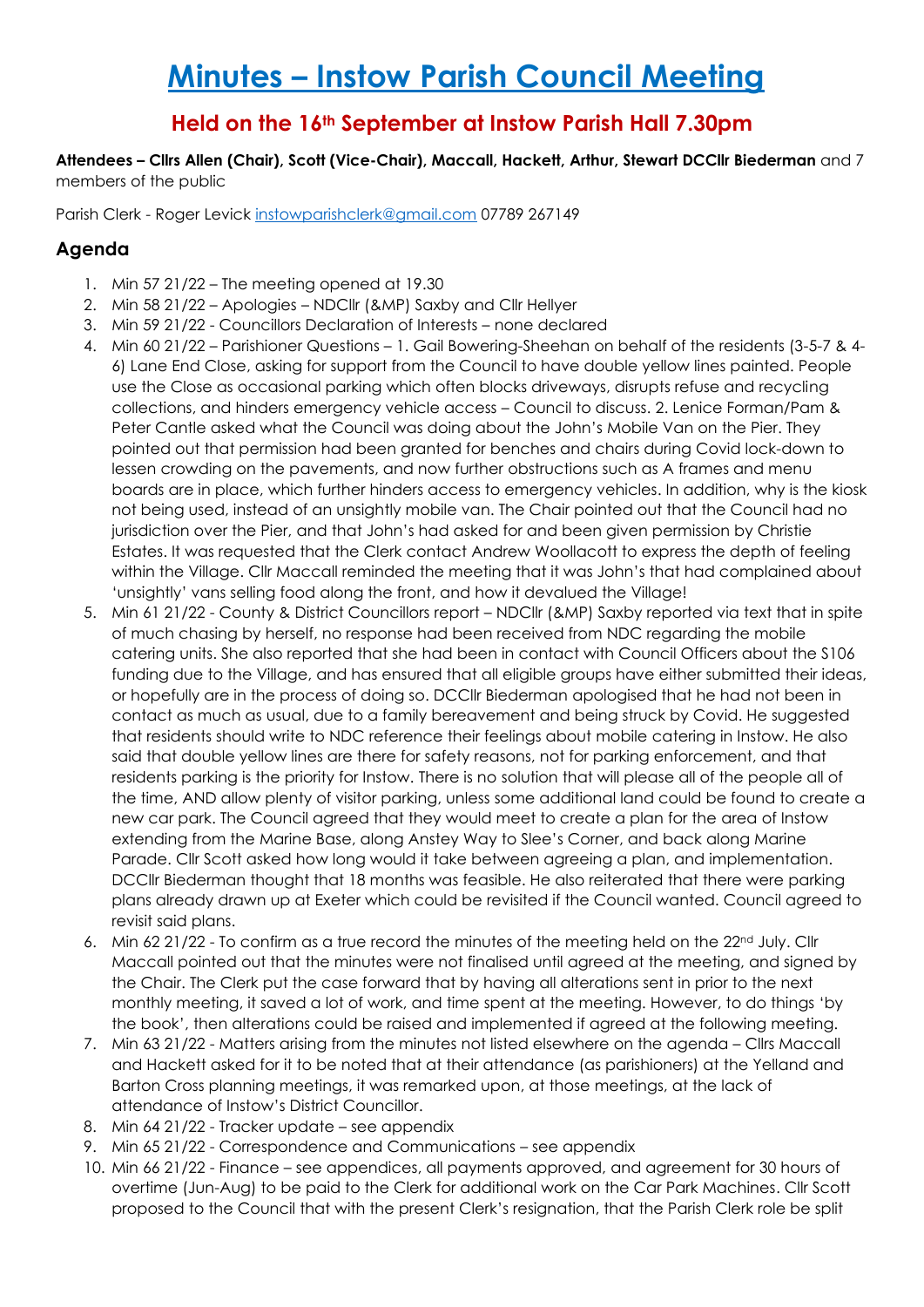into 2, one where the clerical/financial was covered (12.5 hrs pw) and one which covered the management of the Car Park Machines (3.5 hrs pw). Carried unanimously

- 11. Min 67 21/22 Council update The Chair welcomed the 2 new Parish Councillors, Nick Arthur, and Chic Stewart, and informed the meeting of Cllr Harper's resignation due to ill health. Cllr Stewart was nominated to fill Cllr Harper's place on the Parish Hall Committee.
- 12. Min 68 21/22 S106 monies The Chair agreed to liaise with NDC
- 13. Min 69 21/22 Sand on pavement Cllr Scott reported that it was very difficult to find anyone willing to carry out this work, but it was agreed that an advert be placed in 2022 prior to the summer season
- 14. Min 70 21/22 Christmas Carol singing it was agreed that providing Covid is still in containment, that the Carol singing would go ahead on the 12<sup>th</sup> December
- 15. Min 71 21/22 Christmas Party after much discussion, it was proposed by Cllr Scott and seconded by Cllr Arthur, that a cup of tea and biscuit would be available for any parishioners who attended the December meeting, and that a separate 'evening' be arranged as a 'thank you' for those who have supported IPC throughout the year - unanimous
- 16. Min 72 21/22 Update from planning nothing further to report
- 17. Min 73 21/22 Recreation Ground update Cllr Arthur agreed to review the lease
- 18. Min 74 21/22 Car Park update see tracker
- 19. Min 75 21/22 Rewilding Cllr Maccall) proposed that the area of grass between Quay Lane and Bridge Lane be allowed to grow so that wild flowers could had the time to flower. The Clerk was tasked to contact Mr & Mrs Gale to ask them to refrain from mowing the area. Cllr Maccall distributed photos of successful summer meadows as an example of what could be achieved.
- 20. Min 76 21/22 Queen's 60th this is now being managed by Instow Women's Institute, and the Council will be amenable to a grant request - unanimous
- 21. Min 77 21/22 Risk appointment Cllr Arthur to take the place made vacant by Cllr Harper's resignation
- 22. Min 78 21/22 Next meeting Thursday 21st October
- 23. Min 79 21/22 Any other business/late items the issue was raised about visitors trying to walk across to Appledore at low tide, and the fact that the RNLI had been called out twice to rescue stranded persons. Cllr Maccall asked if the Council could consider raising signage to warn people of the dangers. Council agreed, and Cllr Maccall would produce the information to be 'signed'.
- 24. Min 80 21/22 Agenda items for October. See point 23

## **It is noted that as the meeting had exceeded the 2 hour limit, the Chair received permission to continue until the natural conclusion at 21.45.**

## **Instow Parish Council 'Tracker' – updated for September 2021**

- 1. **Car Park -** Ticket Machine still many teething problems, which continue to take hours out of the Clerk's week. It has not been the 'all singing all dancing' solution (to date) that had been hoped for. The Flowbird machine continues to perform well.
- 2. **Former Sand Hills Care Home** further response from CEO NDC, stating that NDC had been in contact with the owner and agent, chasing actions from them. Further (CEO) chase from IPC 8<sup>th</sup> June, nothing further heard. A further email sent in July suggesting ways that NDC could 'force' work to be done – no reply received. Cllr Maccall suggested that the Council should write to the Ombudsman, saying that we are being ignored. It was agreed that the Clerk would contact NDC CEO yet again before taking that step.
- 3. **Resident's parking** (Lane End & part of Marine Parade). Still awaiting date for implementation.
- 4. **Car Park Improvement Plan** A CAD plan had now been received and circulated to Cllrs. The projected date for work to commence has again been delayed until April/May 2022
- 5. **Instow Beach Moorings** Some issues with collection of mooring fees, which Peter Short and Parish Clerk sorted
- 6. **Parking and congestion in Instow**  following a meeting between DCC Cllr Biederman and IPC Chair and Vice-Chair, it was agreed to await the completion of the Lane End proposals before starting any other discussions. It was agreed that the whole of Instow needed to be looked at.
- 7. **Instow Recreation Ground**  nothing further heard from DCC regarding their version of the lease. PC has emailed DCCllr Biederman asking for an update – no response to date, and a decision could be made to accept Instow's copy as the defined version, with a copy then forwarded to DCC. No further correspondence to date.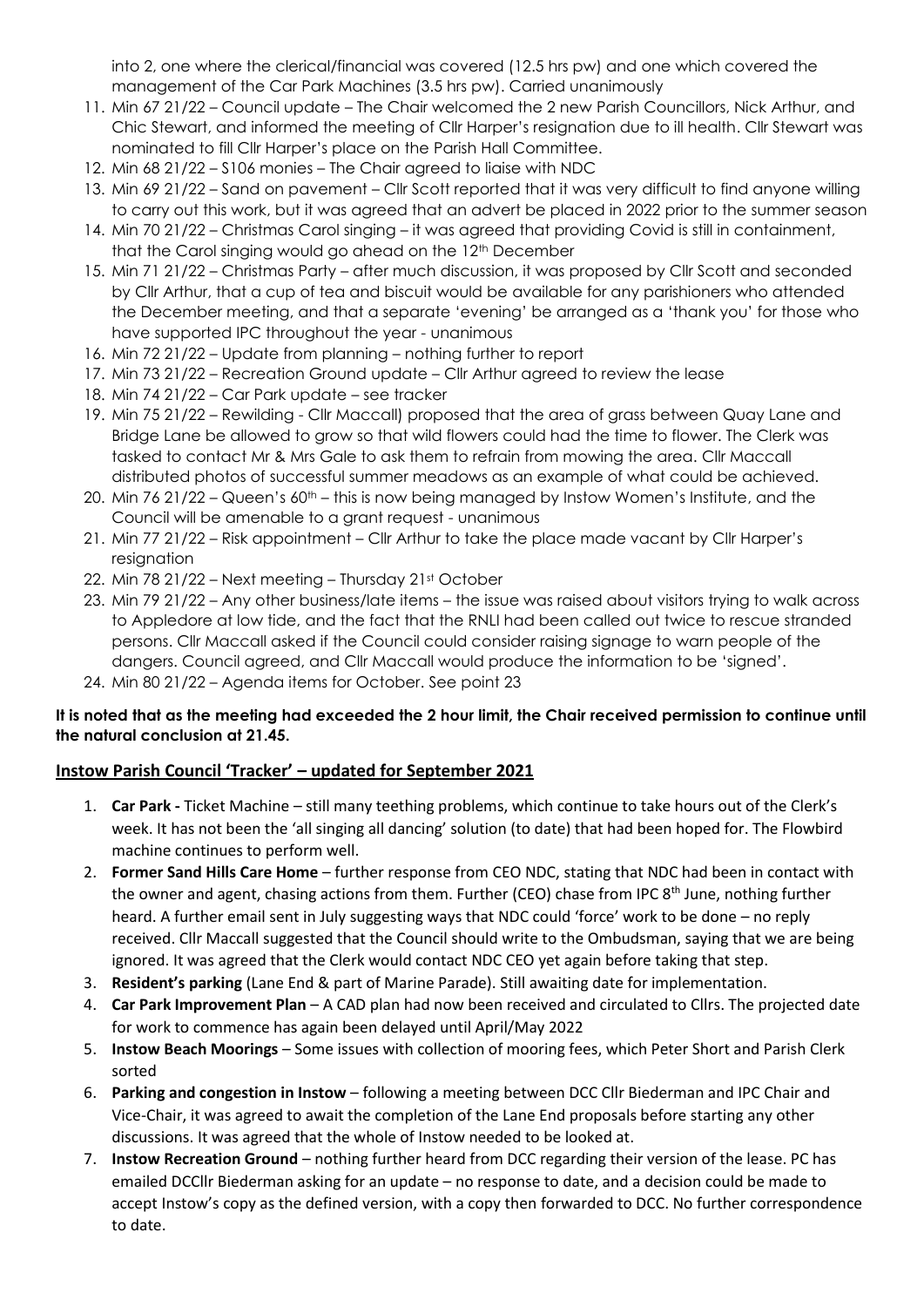8. **Queen's Birthday 2022** – to be updated following September's meeting

#### **Correspondence and Outcomes – September 2021**

- 1. Completion of Limited Assurance Review of Instow Parish Council accounts has now been received from PFK Littlejohn. The mandatory instructions have been carried out, with the relevant notices being displayed on the Notice Boards and Website by the 14<sup>th</sup> September. There are no issues to report
- 2. Instow Pier many strongly worded emails have been received from various Parishioners, questioning the reasons why there is a 'Takeaway Van' allowed on the Grade 2 listed Pier. Also, why the relevance of it being there when John's Shop is only 100m away, and there is a (now unused) boarded up 'Shop' on Marine Parade. A response from John's has been received, which is shown below: -

Thank you for your email and apologies for the slight delay in replying but I understand that Andrew (Woolacott – Christies) has already been in touch. To confirm we do have all the necessary permissions to site and trade from the pier from Christie Estates and it has been registered with the local authorities. Although you have not asked for details, we feel it is important that we share with you some of the vision of how the business has had to continue to adapt and develop to stay open and offer at the highest standards in this extraordinary time, food, drink & services to the community and visitors alike. As you know, the last 18 months have been exceptionally difficult with the pandemic. In that time, the need for outdoor space for hospitality businesses to keep offering people safe places to eat & drink outdoors and to replace lost capacity for indoor seating due to maintaining safe practices of social distances, has become essential for survival. In conjunction with the Estates who have been pro-active throughout in their support to meet this now embedded need, they last year cleaned the pier of rubbish and mess. Our investment last year was to site the tables and seating for customers to use which have been hugely valued and this year to deliver a mobile deli to offer quality food and drinks on the pier synonymous with our brand and our ethos of supporting local businesses. We have invested in our mobile deli which as well as serving the village and taking pressure off the store at busy times, keeping everyone safe and reducing waiting times, will have a multi-functional purpose and as such will go on the road to visit markets and also be available for private event hire. On the pier, it will only be open during the day and we will serve a small but quality menu homemade by us using locally sourced ingredients, along with our popular hot and soft drinks with a brand-new coffee machine installed. Our friendly, skilled cooks & Baristas will deliver the same high-quality product & service as they do in the delis and cafe. In addition, we're incredibly proud to have found a solution particularly in view of our coastal location, that has been built with the environment in mind and the main body/exterior shell of the mobile deli is made from recycled plastic bottles. We have worked hard over the last couple of years to reduce plastic in the business and like the stores/beach hut, we do not use any single use plastic in the mobile deli. With hindsight and as a courtesy, we should have let you know in advance of this ongoing development for which we apologise but put simply working solidly to keep our business open, the pressures of work have caused it to be overlooked. Whilst on the surface people will see the queues at times, both Instow and Appledore stores are still currently trading on very reduced trading hours due to the pandemic. Alongside this we too have the pressures facing many industries with staff absences due to pinging/self-isolation and the well-publicised real life challenges to recruit staff into the hospitality and retail trades. This has put an indescribable pressure on our resources and us personally. The Johns family has a long heritage of over 100 years with Instow and the pier to serve the local community. Please take our commitment that all decisions taken and agreed with Christie Estates will always be true to the quality, loyal, support local producer brand of Johns and will never be taken to cause detriment to the village for locals or visitors as has been suggested but to encourage the return of customers to support all village businesses. It is always our intention to enhance what we and others currently offer.

- 3. Many emails have been received about parking issues in Lane End Close, asking when 'something' is going to be done about it – it is appreciated by IPC that this is an issue, and are awaiting a response from NDC and DCC as to when a start date can be expected
- 4. An email from our NDCllr (&MP) informing IPC that there are still monies available in her Community Grants pot – an early response would be appreciated